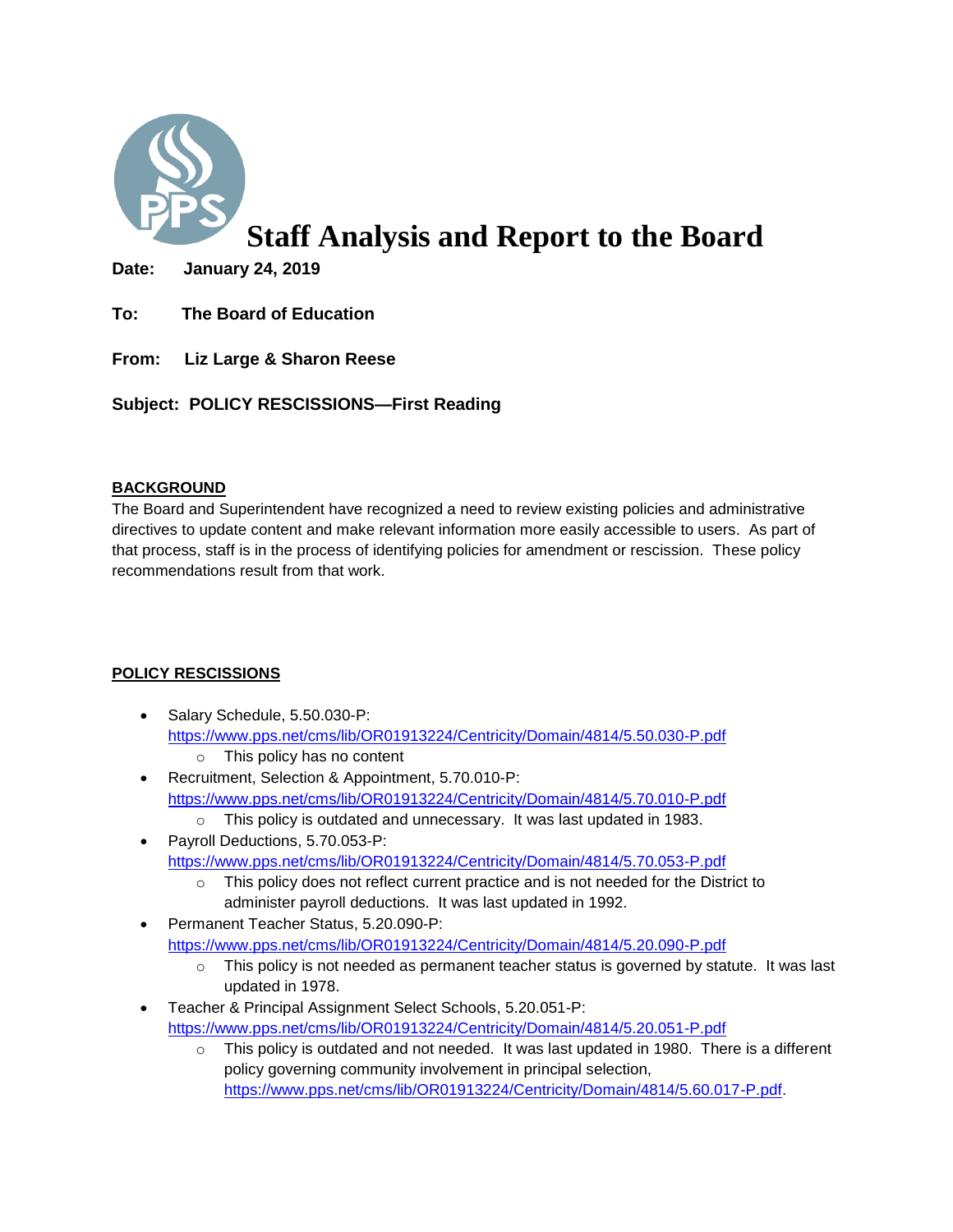### **FISCAL IMPACT**

Negligible, if any.

#### **COMMUNITY ENGAGEMENT (IF APPLICABLE)**

These have been noticed on the public agenda of the Policy & Governance Committee. Thus far, no public comments have been received.

#### **TIMELINE FOR IMPLEMENTATION/EVALUATION**

Nothing to implement if rescinded.

#### **BOARD OPTIONS WITH ANALYSIS**

If these policies are left in place, they will leave inapplicable, outdated, and/or unnecessary policies in place.

#### **STAFF RECOMMENDATION**

Staff recommends rescinding each of these policies.

**I have reviewed this staff report and concur with the recommendation to the Board.**

**\_\_\_\_\_\_\_\_\_\_\_\_\_\_\_\_\_\_\_\_\_\_\_\_\_\_\_\_\_\_\_\_\_\_\_\_\_\_\_\_\_\_\_\_\_\_\_\_\_\_ \_\_\_\_\_\_\_\_\_\_\_\_\_\_\_\_\_\_\_\_\_\_\_**

Guadalupe Guerrero **Date Superintendent Portland Public Schools**

January 24, 2019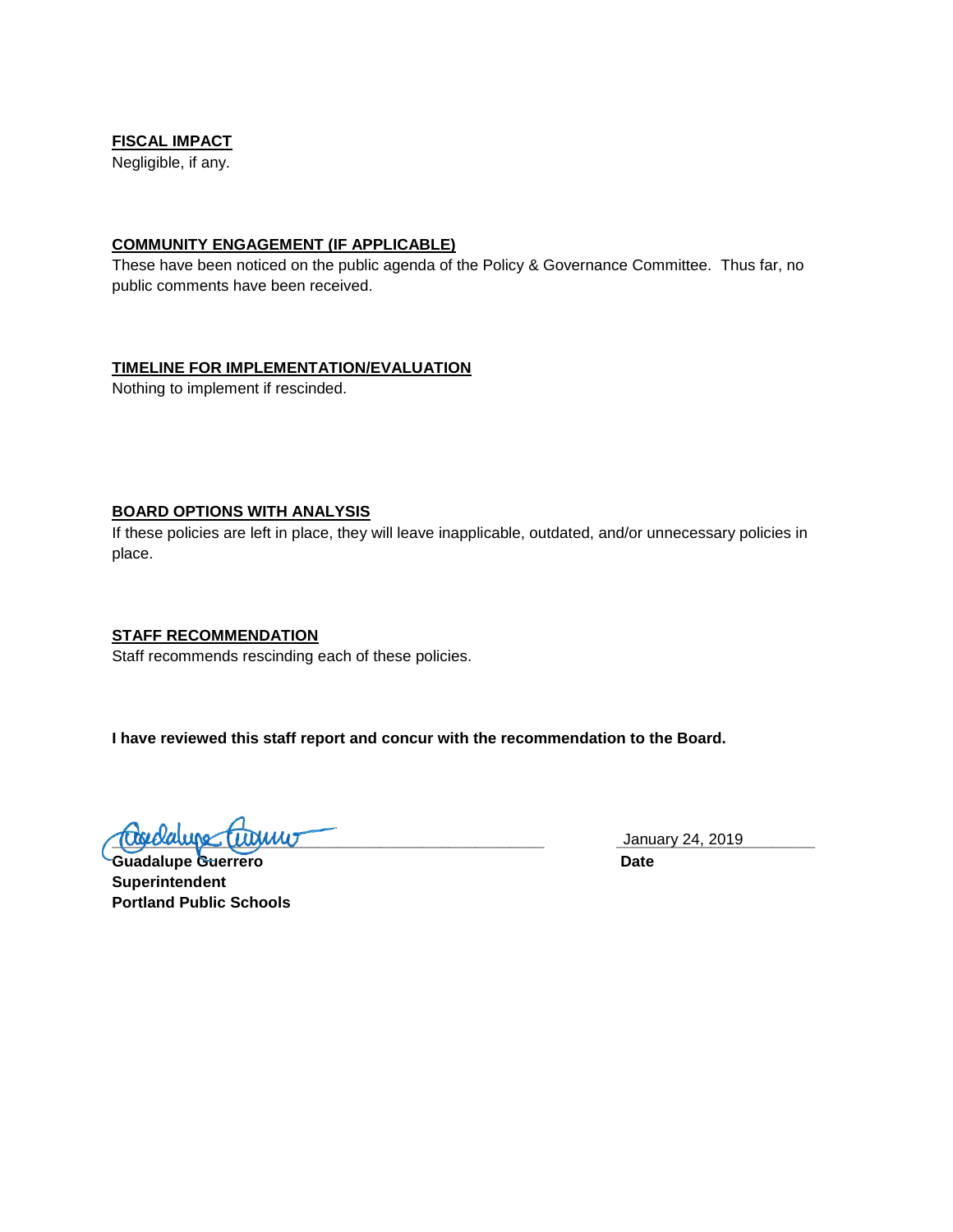B

## **5.20.051-P Teacher And Principal Assignment – Selected Schools (Parental Involvement)**

The Board declares it to be the policy of the district that there be a process of parental involvement in assignment of teachers and principals. This process shall apply to schools targeted for desegregation by the Comprehensive Desegregation Plan, shall apply to all voluntary transfers, new hires and temporary hires (mandatory transfers shall not be assigned in these schools), and shall not abridge employee rights, including those contained in collective bargaining agreements. The superintendent is directed to issue regulations implementing this policy to be effective July 1, 1981 and to begin a pilot program to be evaluated July, 1983. This policy shall be subject to emergency situations; in such instances, the principal shall explain the nature of the emergency to the parent interview committee.

Legal References: ORS 332.107; ORS 332,505; ORS 342.845

History: Adpt. 11/13/80

Y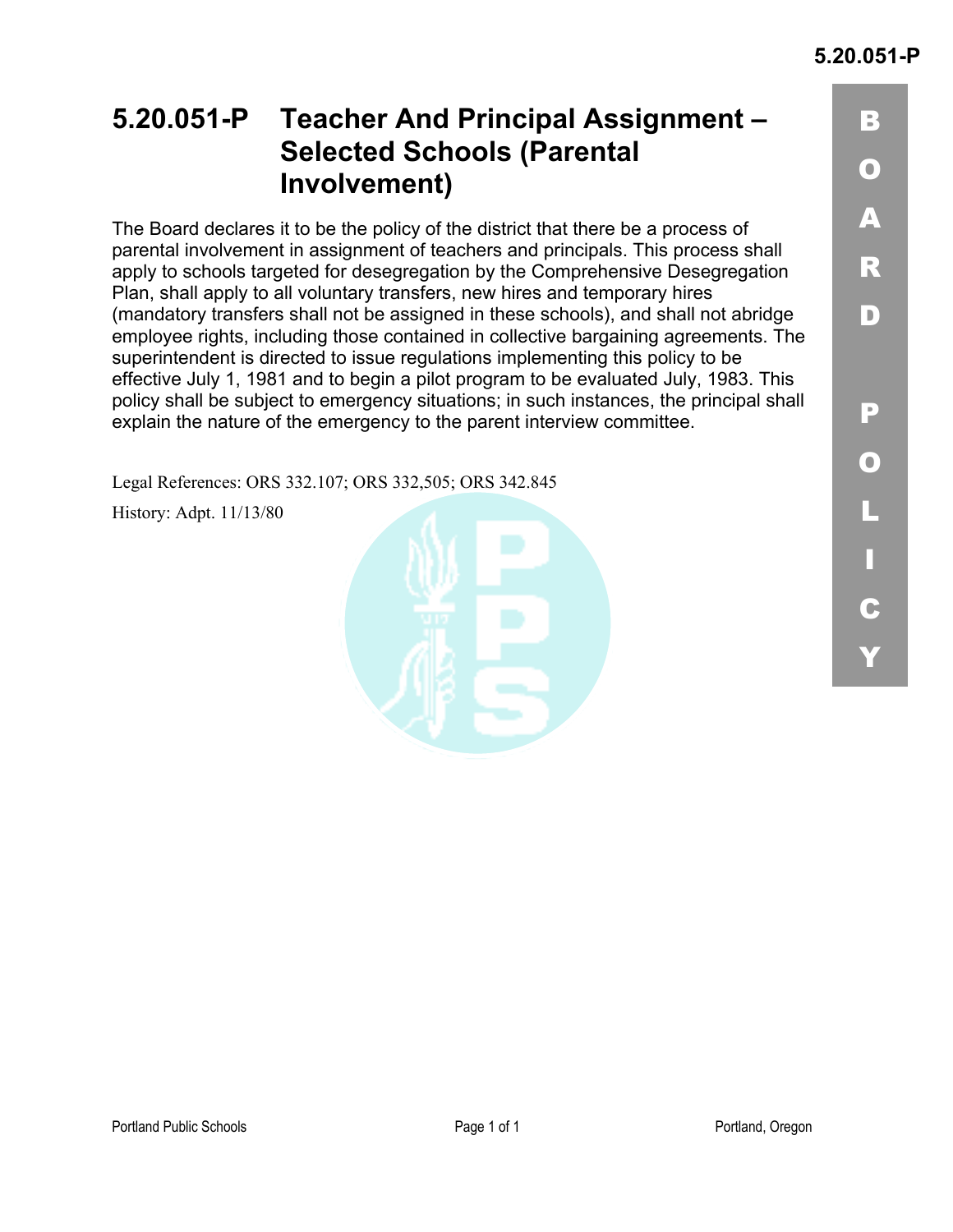### **5.20.090-P Permanent Teacher Status**

- (1) After three years of satisfactory performance as a probationary teacher with this district, and upon election to a fourth year, a teacher shall attain permanent status in accordance with the provisions of the Fair Dismissal Law. (ORS 342.805 to 342.955)
- (2) For purposes of determining eligibility for election to permanent status, the minimum period which a probationary teacher must teach to constitute a year of teaching shall be a given school year in which the teacher has taught for eight or more calendar months or (if teaching commenced at the beginning of the year), until both regularly scheduled evaluations for the year applicable to the probationary teacher have been completed, whichever is the shorter. For teaching prior to July 1, 1978, and for classification of a full-time permanent teacher, such teaching must be full time with full responsibility and full pay. For teaching after July 1, 1978, such teaching at one-half time or more, but less than full time, shall count toward classification as a permanent part-time teacher.

History: Adpt. 6/71; Amd. 9/71; Amd. 5/76; Amd. 4/10/78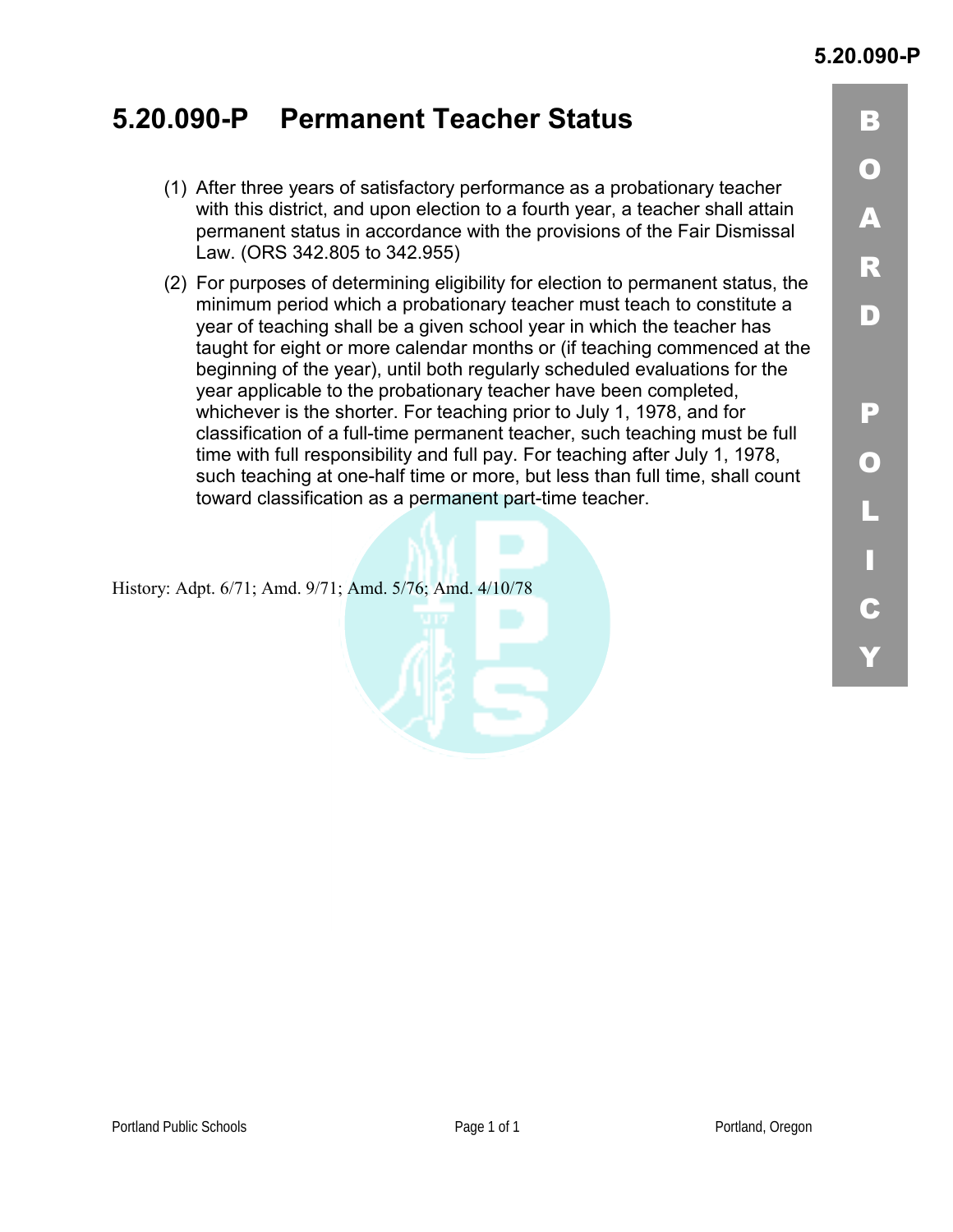### **5.50.030-P**

# **5.50.030-P Salary Schedule**

**See Provisions in Professional Agreement** 

History:

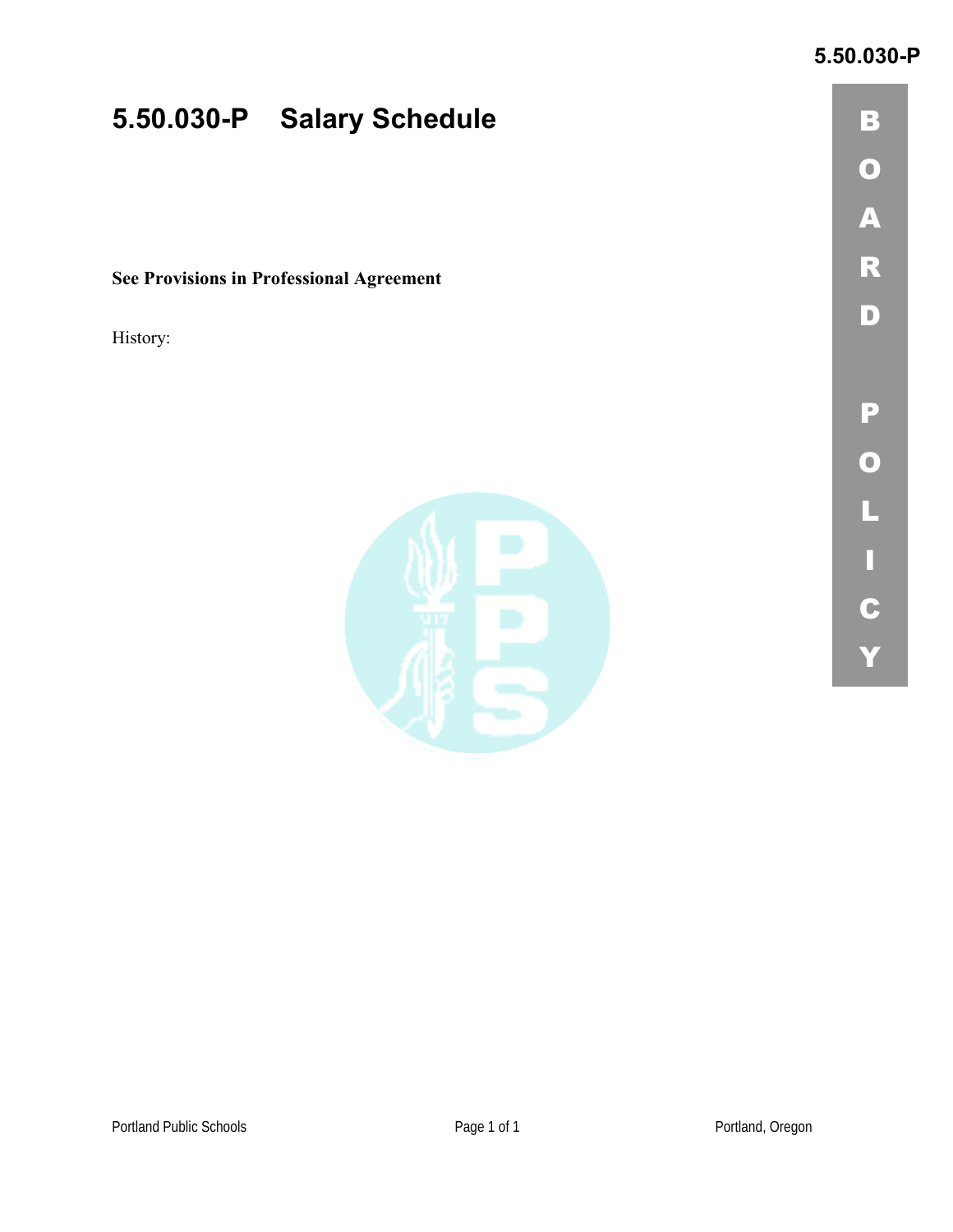<u>| 3</u>

 $\mathbf O$ 

 $\blacktriangle$ 

 $\overline{\mathbf{R}}$ 

 $\vert$ D)

P)

 $\mathbf O$ 

("

)"

C

+"

## **5.70.010-P Recruitment, Selection And Appointment**

- (1) **Recruitment General**. The superintendent shall direct the development of a program of recruitment and selection of classified employees to assure the continuing addition of personnel whose qualifications, merit and experience are best suited for each respective position. In the recruitment and selection of personnel, there shall be no discrimination on the basis of sex, age, race, religion, color, or national origin, or against a blind person having all qualifications required for a given position.
- (2) **Appointment**.
	- (a) The appointment, employment, classification and discharge of classified personnel shall be in accordance with state law and, if applicable, shall be under the jurisdiction of the Civil Service Board.
	- (b) The offices of the superintendent shall be designated the appointing authority with full power and authority to appoint, employ, promote, transfer, remove, suspend and/or dismiss classified personnel.
- (3) **Assignment**. The offices of the superintendent shall be responsible for the assignment, transfer, duties and hours of employment of classified employees.

Legal References: ORS 326.051; ORS 659.037; ORS 332.505; ORS 659.150; ORS 659.015; ORS 659.230; ORS 659.029; ORS 659.270; ORS 659.030; ORS 659.340; ORS 659.035; ORS 659.410 - 659.430; OAR 581-021-0045; OAR 581-022-1720; Title VI of the Civil Rights Act of 1964, 42 U.S.C.A., Section 2000(d) (West 1985); Title VII of the Civil Rights Act of 1964, as amended, 42 U.S.C.A., Section 2000(e) et seq. (West 1985); Age Discrimination in Employment Act of 1967, as amended, 29 U.S.C.A., Section 621 (West 1985); Age Discrimination Act of 1975, as amended, 42 U.S.C.A., Section 6101 (West 1985); Equal Pay Act of 1963, as amended, 29 U.S.C.A., Section 206(d) (West 1985); Rehabilitation Act of 1973, 29 U.S.C.A., Sections 791, 793 and 794 (West 1985); Title IX of the Education Amendments of 1972, 20 U.S.C.A., Sections 1681, 1682 and 1683 (West 1985)

History: Adpt. 6/71; Amd. 4/9/79; Amd. 10/83